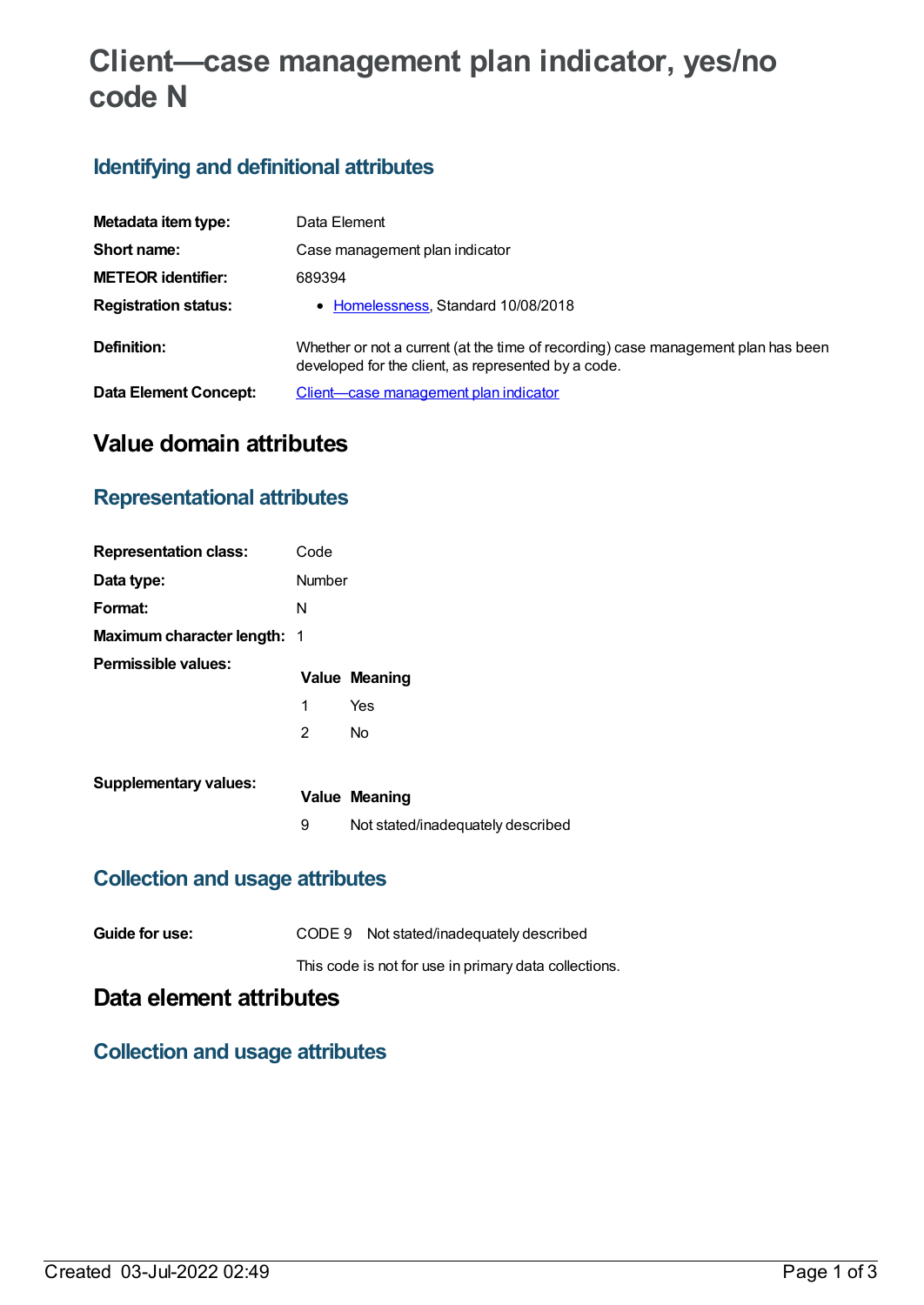| <b>Collection methods:</b>             | This metadata item would be collected either at an initial assessment or<br>subsequent assessments of a person(s).<br>Due to the variety across community services as to what constitutes a case<br>management plan, and whether it is considered to be developed, agreed to and<br>implemented, it is up to individual collections to further clearly specify these aspects<br>when collecting data for their individual purposes. This could include whether or not<br>the plan is written.<br>An example of a question used by the Day Therapy Centre program (DTC) to<br>establish whether a care plan has been developed for the client is: |  |  |  |
|----------------------------------------|--------------------------------------------------------------------------------------------------------------------------------------------------------------------------------------------------------------------------------------------------------------------------------------------------------------------------------------------------------------------------------------------------------------------------------------------------------------------------------------------------------------------------------------------------------------------------------------------------------------------------------------------------|--|--|--|
|                                        |                                                                                                                                                                                                                                                                                                                                                                                                                                                                                                                                                                                                                                                  |  |  |  |
|                                        |                                                                                                                                                                                                                                                                                                                                                                                                                                                                                                                                                                                                                                                  |  |  |  |
|                                        | $\bullet$ Yes<br>$\bullet$ No                                                                                                                                                                                                                                                                                                                                                                                                                                                                                                                                                                                                                    |  |  |  |
|                                        | Individual collections may also have certain quality issues regarding case<br>management plans that may be as important as whether or not one has been<br>developed.                                                                                                                                                                                                                                                                                                                                                                                                                                                                             |  |  |  |
| Comments:                              | A case management plan is a personal plan or a support agreement that usually<br>has a statement of the person(s) problems or needs, some goals for the person(s)<br>and strategies to achieve those goals. It is usually developed between the person<br>and agency as a result of an assessment process.                                                                                                                                                                                                                                                                                                                                       |  |  |  |
|                                        | The plan or agreement can relate to services provided by one agency or a number<br>of agencies.                                                                                                                                                                                                                                                                                                                                                                                                                                                                                                                                                  |  |  |  |
| <b>Source and reference attributes</b> |                                                                                                                                                                                                                                                                                                                                                                                                                                                                                                                                                                                                                                                  |  |  |  |

## **Submitting organisation:** Australian Institute of Health and Welfare **Origin:** National Community Services Data Dictionary Version 2, 2000

#### **Relational attributes**

| Related metadata<br>references: | See also Client—case management goal status, code N                                                                                       |
|---------------------------------|-------------------------------------------------------------------------------------------------------------------------------------------|
|                                 | • Homelessness, Standard 10/08/2018                                                                                                       |
|                                 | Supersedes Client—case management plan indicator, yes/no code N                                                                           |
|                                 | • Community Services (retired), Standard 29/04/2006<br>• Homelessness, Superseded 10/08/2018<br>• Housing assistance, Standard 23/08/2010 |
|                                 | See also Client-reason case management plan does not exist, code N                                                                        |
|                                 | • Homelessness, Standard 10/08/2018                                                                                                       |
|                                 | See also Client-reason case management plan does not exist, text A[A(49)]                                                                 |
|                                 |                                                                                                                                           |

• [Homelessness](https://meteor.aihw.gov.au/RegistrationAuthority/14), Standard 10/08/2018